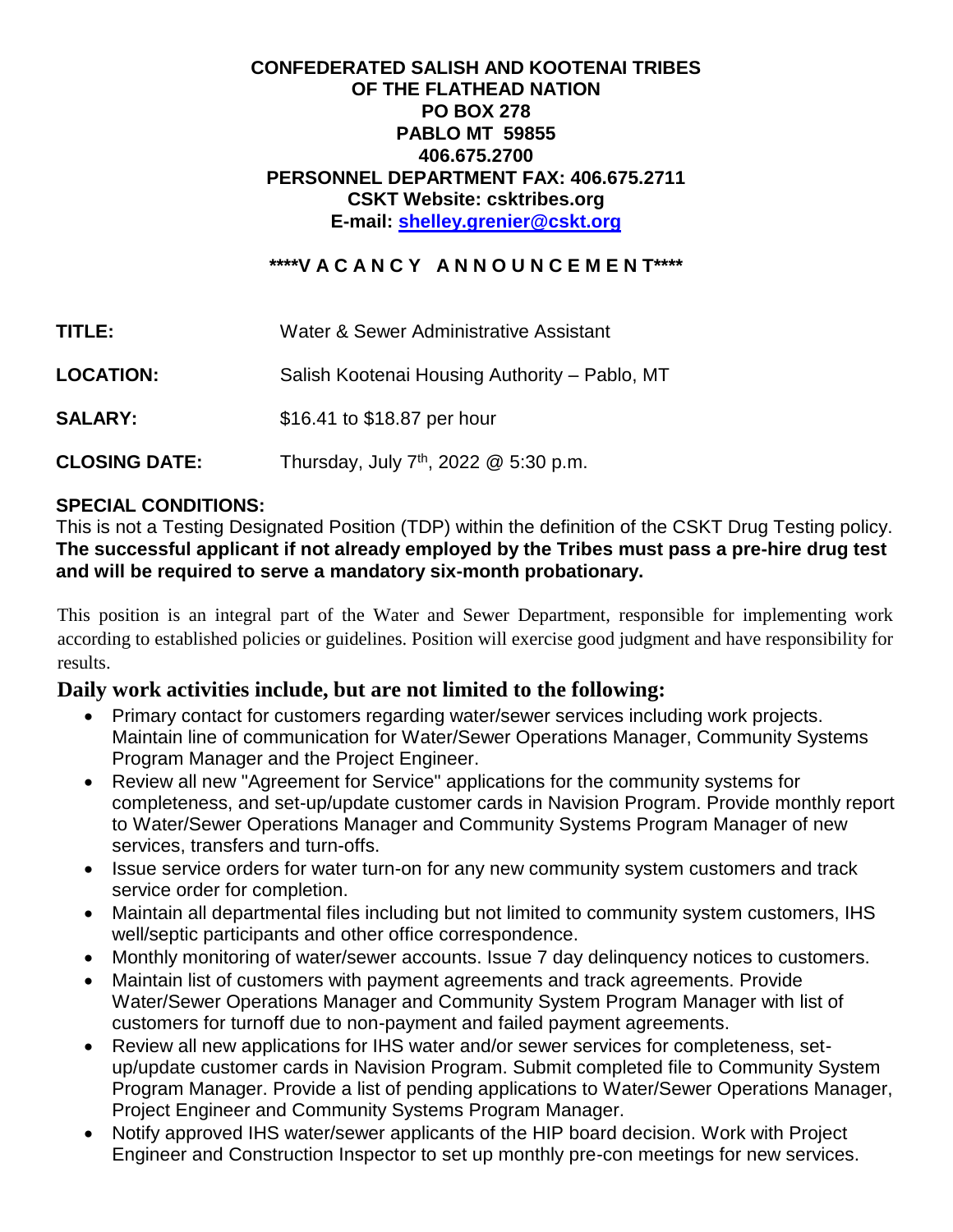- Organize, maintain and update documents required by EPA, IHS, and the Tribes. Maintain project tracking in IHS STARS program.
- Position is Responsible for management of documents and Quarterly reports for IHS office.
- Develop and maintain data base for all IHS participants and properties. Scan all current files and attach scan file to Navision Customer Cards and data entry into IHS STARS program.
- Assist with environmental reviews required by various ftnding sources.
- In the absence of Community Systems Program Manager complete service orders and purchase orders for all Water/Sewer Department crews.
- Develop new programs for tracking projects/costs.
- Participate in data collection and analysis for department.
- Other duties as assigned.

# **MINIMUM QUALIFICATIONS (AS REFLECTED ON THE TRIBAL EMPLOYMENT APPLICATION)**

- $\triangleright$  Associate Degree in office administration or related field preferred. Position requires two years of experience and/or training in the operation of computers and software applications.
- Must be able to travel out-of-area for training. Must possess a valid Montana Driver's License with no alcohol related convictions within the last three years.

#### **Interested applicants may obtain further information by requesting a copy of the full position description from the Tribal Personnel Office (406) 675-2700 Ext. 1259/1040.**

#### **SUBMIT:**

- 1. Completed Tribal employment application.
- 2. Copy of relevant academic transcript.
- 3. Copy of current valid driver's license with proof of liability insurance.
- 4. Proof of enrollment from a federally recognized Tribe if other than CSKT.
- 5. If claiming veteran's preference, a copy of DD214 must be submitted.

**SUBMIT ALL OF THE ABOVE TO**: Personnel Office, PO Box 278, Pablo MT 59855, Telephone (406) 675- 2700 Ext. #1029/1259.

**FOR MORE INFORMATION**: Lytle Gillin, Water & Sewer Operations Manager – (406) 675-2700 Ext. 1532